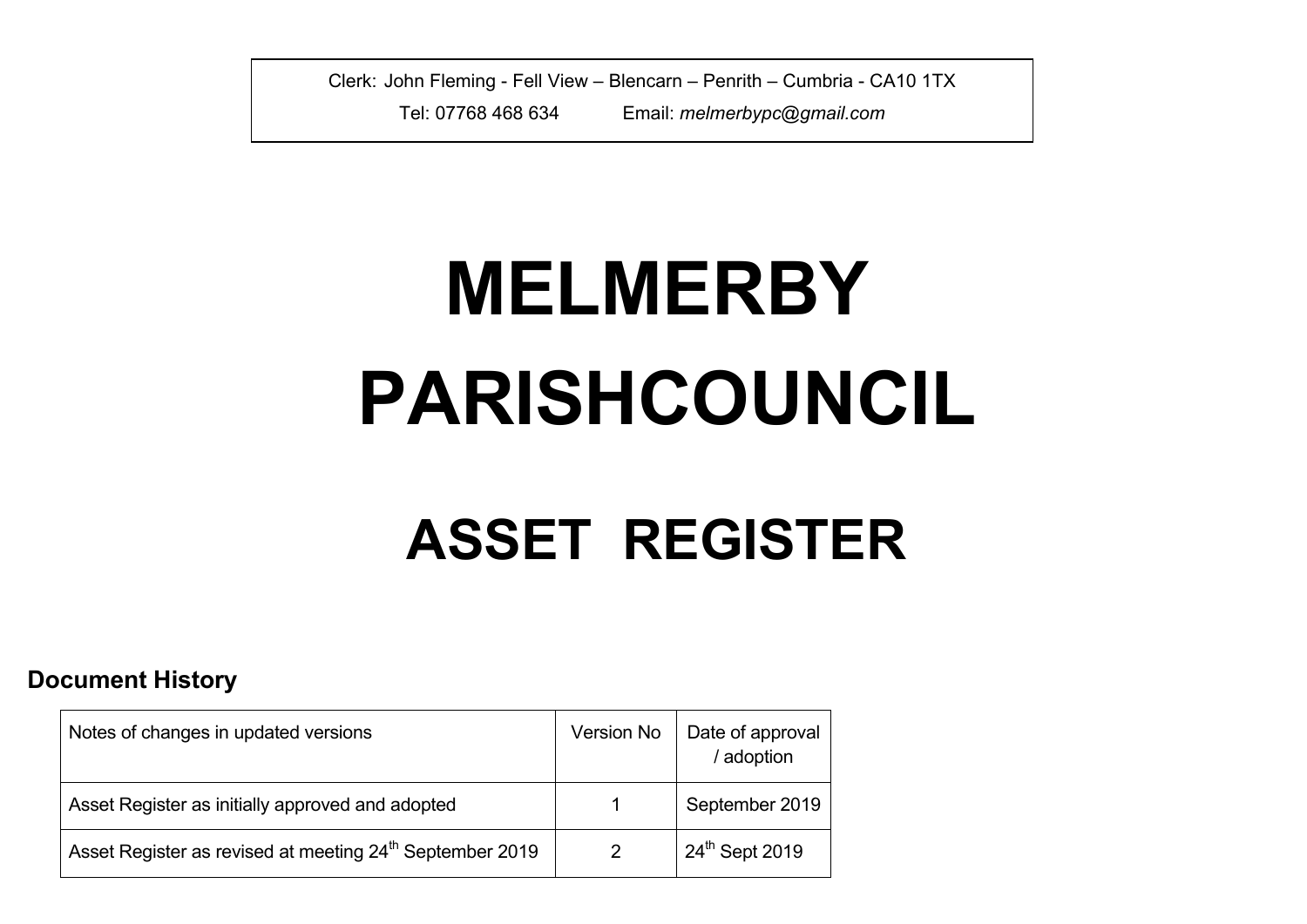## **MELMERBY PARISH COUNCIL – FIXED ASSET REGISTER**

NB: Value quoted is estimate for replacement

| A          | B                               | C                                                                                                                                                                                                                                                             | D                                         | E            | F                                                              | G                            |
|------------|---------------------------------|---------------------------------------------------------------------------------------------------------------------------------------------------------------------------------------------------------------------------------------------------------------|-------------------------------------------|--------------|----------------------------------------------------------------|------------------------------|
| <b>Ref</b> | <b>Item</b>                     | <b>Location/History</b>                                                                                                                                                                                                                                       | Date of<br>Original<br><b>Acquisition</b> | <b>Value</b> | <b>Current</b><br><b>Custodian</b>                             | Image                        |
| 001        | Bus shelter,<br>Melmerby        | Located on verge at Ousby Road end<br>in Melmerby. Wooden structure<br>purchased from K Morton & Co, High<br>Hesket in July 1995 @ £759.05 and<br>refurbished using grant from CCC April<br>2003. Further refurbishment Sept 2017<br>at minimal cost.         | <b>July 1995</b>                          | £760         | Melmerby<br>Parish<br>Council<br>from 1st<br>April 2019        | <b>Bus Shelter, Melmerby</b> |
| 002        | <b>Notice Board</b><br>Melmerby | Located beside telephone box in<br>Melmerby. Proprietary wooden notice<br>board with 2 x glass doors supplied by<br>Harry Stebbing @ £1170.30 Repair by<br>J Winn authorised Dec 2013 and<br>completed June 2014. Payment @<br>£200 authorised September 2014 | Oct 2002<br>Repaired<br>2014              | £1200        | Melmerby<br>Parish<br>Council<br>from 1st<br>April 2019        | Notice Board, Melmerb        |
| 003        | Highway<br>mirror,<br>Melmerby  | Located on post opposite Village<br>Bakery road end in Melmerby.<br>Supplied by Reece @ £237.60 & fitted<br>by local resident.<br>Replacement mirror purchased from<br>Reece Safety Products @ £172.20 as<br>authorised May 2014 (minute<br>C/14/5/14         | November<br>2011<br>Replaced<br>May 2014  | £172.20      | Melmerby<br>Parish<br>Council<br>from 1st<br><b>April 2019</b> | Highway Mirror,<br>Melmerby  |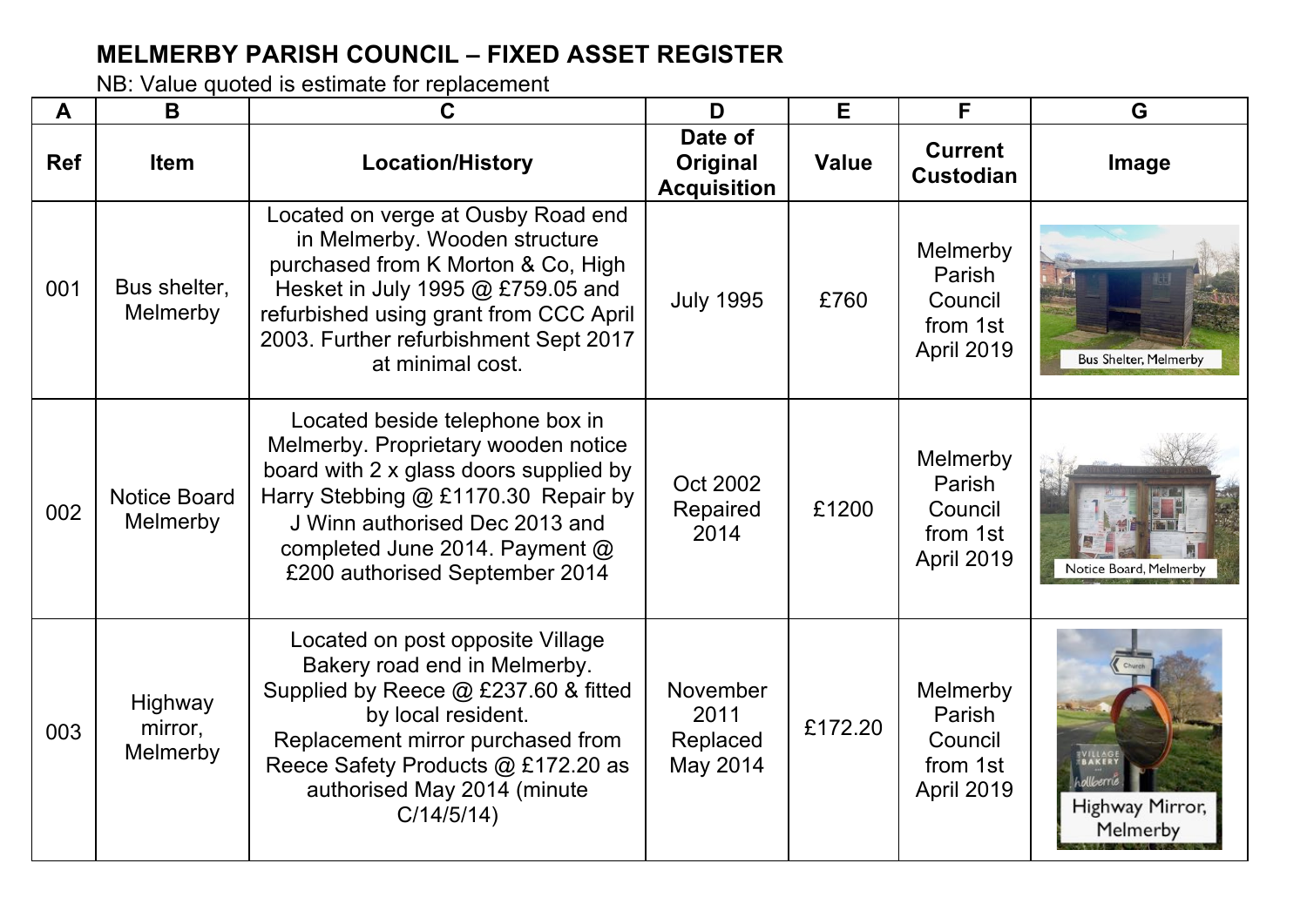| 004 | Football goal<br>posts and<br>netting $x$ 2,<br>Melmerby | Located at each end of football pitch<br>on Melmerby village green. Metal goal<br>posts from D W Toppin in May 1998 @<br>£35.84 & nets from Sportscraft @<br>£43.20 | <b>Unknown</b>       | £50   | Melmerby<br>Parish<br>Council<br>from 1st<br>April 2019 | Football Goalposts, Melmerby<br>Football Goalposts, Melmerby |
|-----|----------------------------------------------------------|---------------------------------------------------------------------------------------------------------------------------------------------------------------------|----------------------|-------|---------------------------------------------------------|--------------------------------------------------------------|
| 005 | Swings                                                   | Located by football pitch on Melmerby<br>village green.                                                                                                             | Replaced<br>Feb 2017 | £2200 | Melmerby<br>Parish<br>Council<br>from 1st<br>April 2019 | Swings, Melmerby                                             |
| 006 | Log seat,<br>Melmerby                                    | Located on waste land at High Street<br>in Melmerby. Supplied by D Ivinson<br>and installed by G Braithwaite June<br>2015                                           | February<br>2012     | £75   | Melmerby<br>Parish<br>Council<br>from 1st<br>April 2019 | Log Seat, High St, Melmerby                                  |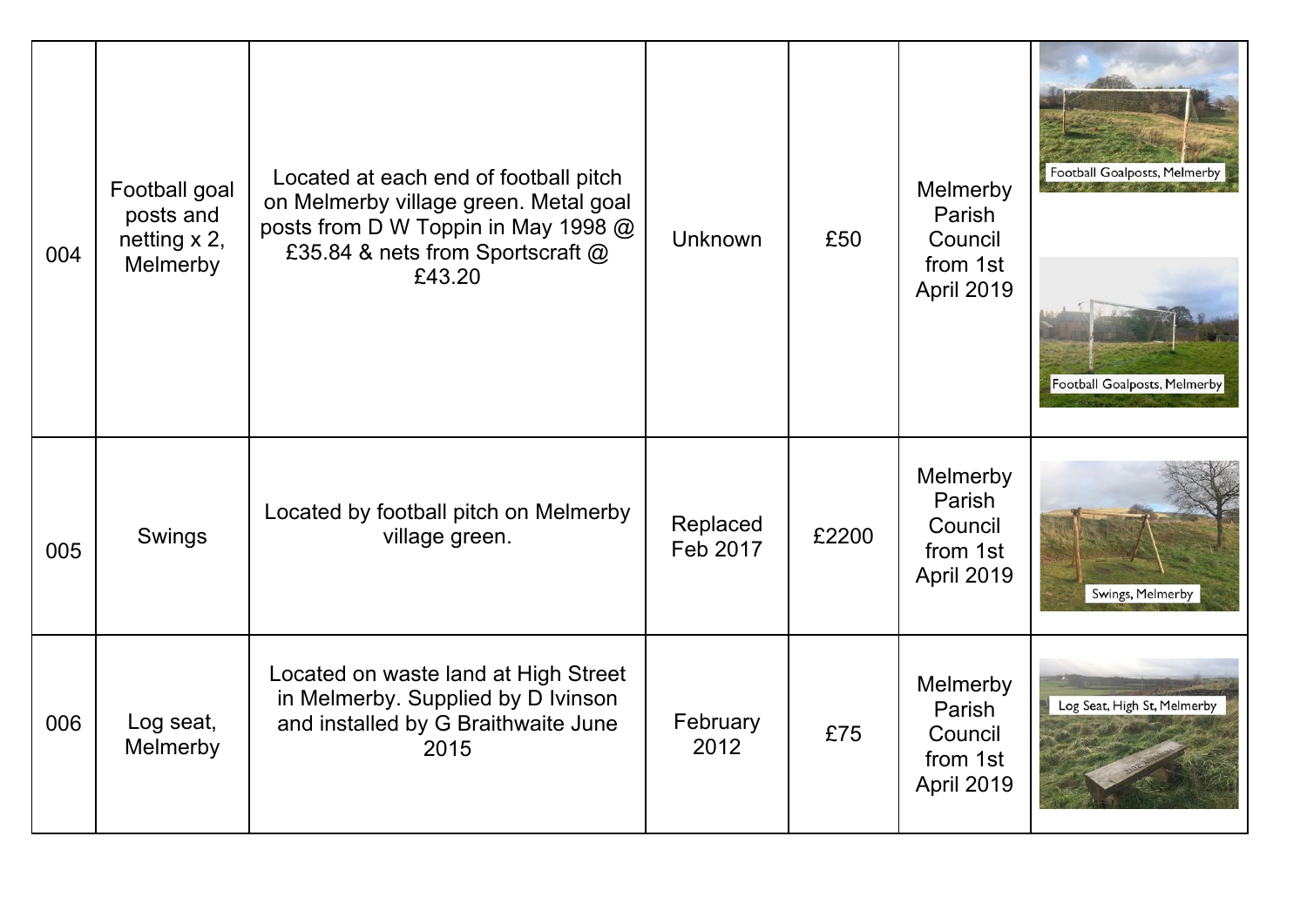| 007 | Metal seat,<br>Melmerby                   | Metal seat located beside the bus<br>shelter in Melmerby. Erected to<br>commemorate the Queen's<br>coronation. Repaired May 2008 by<br>Mr M D White $@$ £317.25 | <b>July 1953</b> | £350 | Melmerby<br>Parish<br>Council<br>from 1st<br>April 2019 | Metal Seat, Melmerby                                                    |
|-----|-------------------------------------------|-----------------------------------------------------------------------------------------------------------------------------------------------------------------|------------------|------|---------------------------------------------------------|-------------------------------------------------------------------------|
| 008 | Plastic bench,<br>Melmerby                | Brown plastic bench supplied by<br>Solway Recycling located at the<br>football pitch on Melmerby village<br>green.                                              | February<br>2011 | £300 | Melmerby<br>Parish<br>Council<br>from 1st<br>April 2019 | Plastic Bench, Village Green,<br>Melmerby                               |
| 009 | Concrete and<br>wooden bench,<br>Melmerby | Bench comprising concrete<br>supports with wooden seat slats.<br>NB: This bench needs new seat<br>slats                                                         | Unknown          | £300 | Melmerby<br>Parish<br>Council<br>from 1st<br>April 2019 | Wooden Bench, Village Green,<br>Melmerby                                |
| 010 | Plastic bench,<br>Melmerby                | Brown plastic bench located on<br>May Day area of Melmerby village<br>green below Spring Cottage.<br>Supplied by Solway Recycling and<br>installed by residents | February<br>2011 | £300 | Melmerby<br>Parish<br>Council<br>from 1st<br>April 2019 | <b>And Service J</b><br>Plastic Bench below<br>Spring Cottage, Melmerby |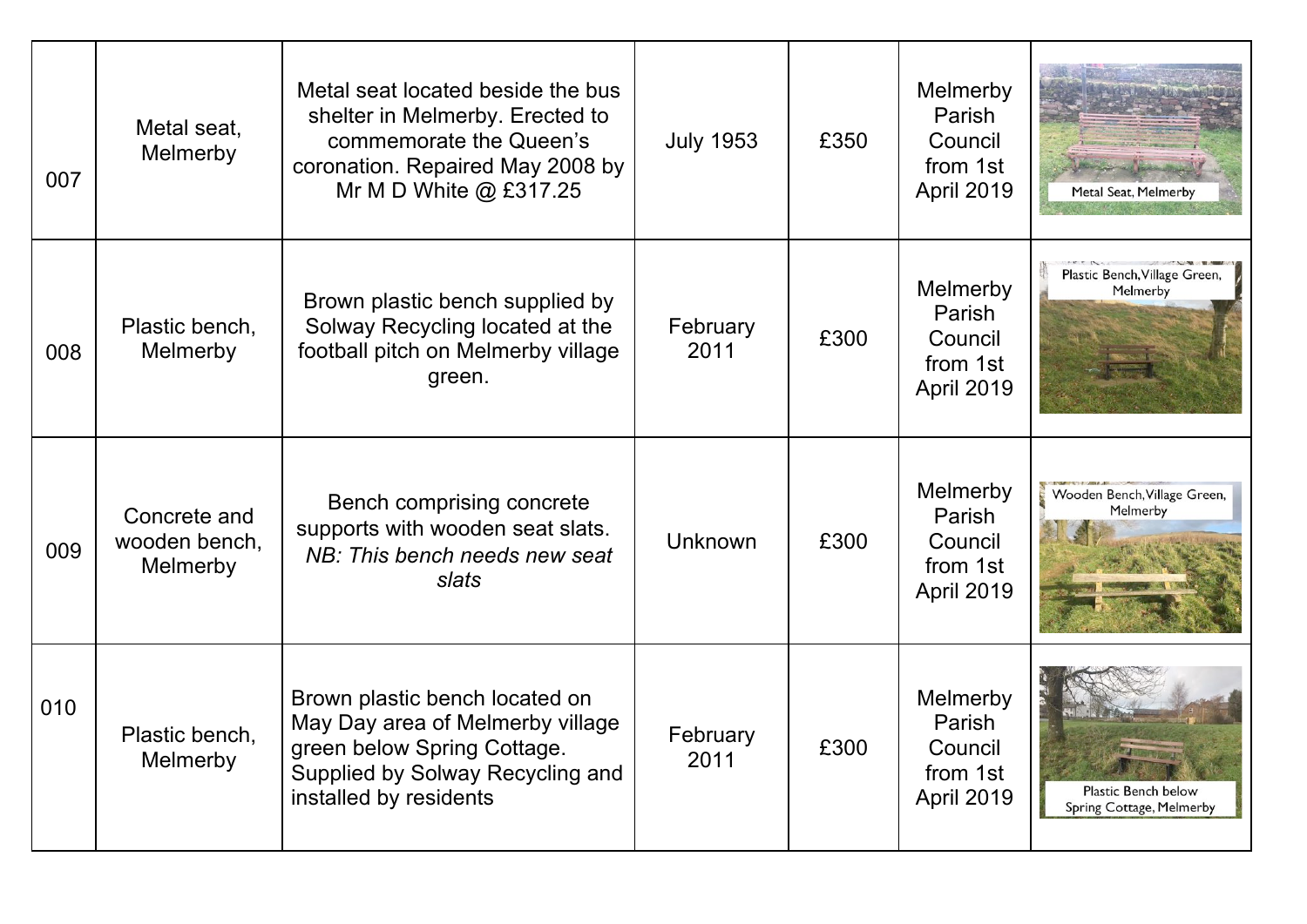| 011 | Plastic bench,<br>Melmerby | Brown plastic bench located on<br>May Day area of Melmerby village<br>green below Village Bakery.<br>Supplied by Solway recycling and<br>installed by residents | February<br>2011 | £300 | Melmerby<br>Parish<br>Council<br>from 1st<br>April 2019 | Plastic Bench below<br>Village Bakery, Melmerby                     |
|-----|----------------------------|-----------------------------------------------------------------------------------------------------------------------------------------------------------------|------------------|------|---------------------------------------------------------|---------------------------------------------------------------------|
| 012 | Wooden bench,<br>Melmerby  | Wooden bench located on May<br>Day area of Melmerby village<br>green below school house.<br><b>Supplied by Melmerby Gardening</b><br>Club.                      | 2009             | £300 | Melmerby<br>Parish<br>Council<br>from 1st<br>April 2019 | Wooden Bench below<br>E<br>School House, Melmerby                   |
| 013 | Log seat,<br>Melmerby      | Located on verge of Gale Hall<br>lonning in Melmerby. Supplied by<br>D Ivinson and installed by local<br>residents                                              | February<br>2012 | £75  | Melmerby<br>Parish<br>Council<br>from 1st<br>April 2019 | Log Seat, Gale Hall lonning,<br>Melmerby                            |
| 014 | Wooden bench,<br>Melmerby  | Wooden bench located on May<br>Day area of Melmerby village<br>green below the bench itemised<br>above (012)                                                    | Unknown          | £300 | Melmerby<br>Parish<br>Council<br>from 1st<br>April 2019 | Wooden Bench below<br>Tower House, Melmerby<br><b>THE TELESCOPE</b> |